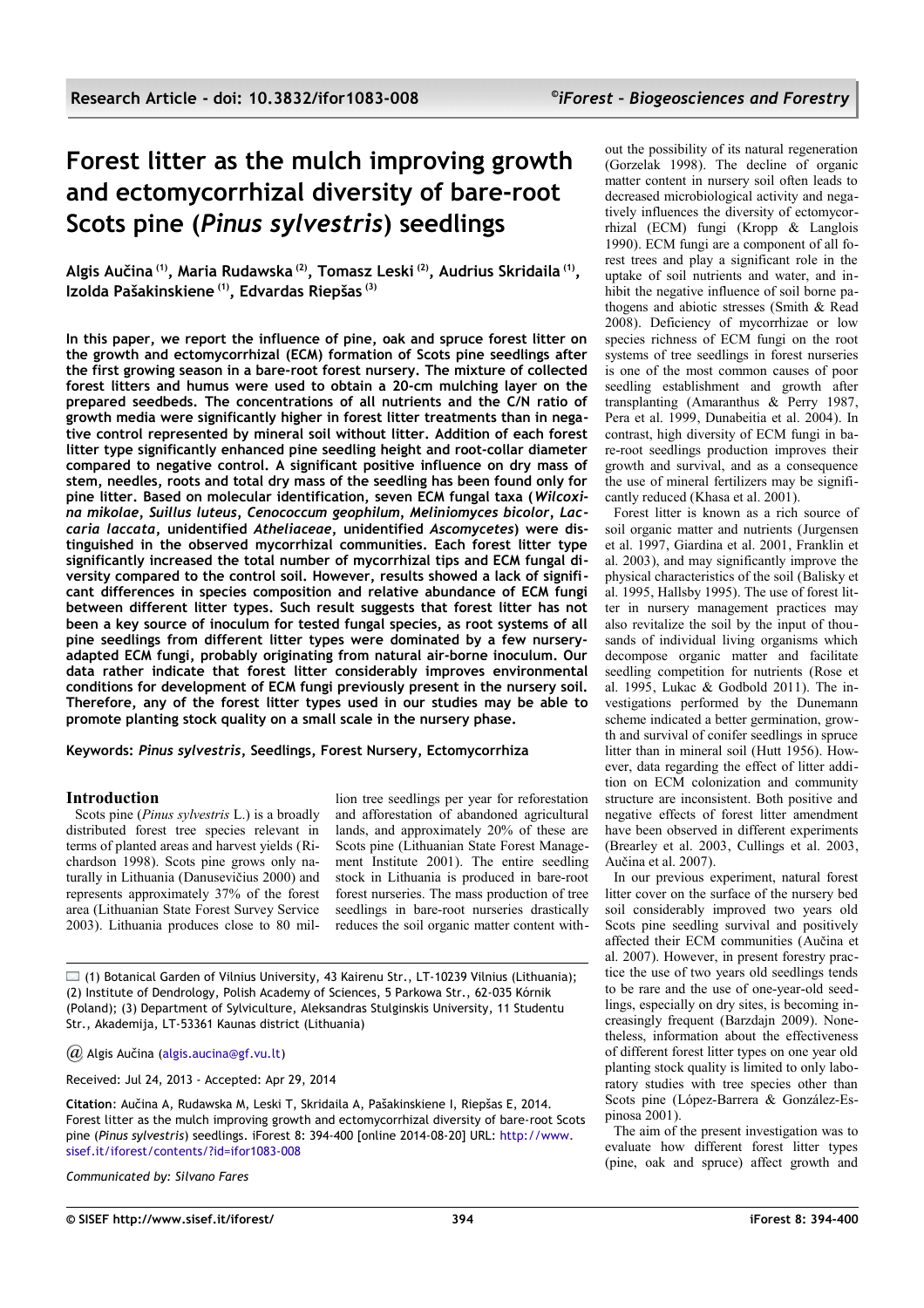ECM formation of Scots pine seedlings after the first growing season in a bare-root forest nursery. We hypothesize that each of the forest litter type will differently affect: (i) the tested growth parameters of the seedlings; and (ii) quantitative and qualitative structure of ECM fungal community compared with nursery soil without litter amendments.

## **Materials and methods**

# *Litter collection and seedling material*

In March 2010, forest litter was collected in healthy, natural oak, pine and spruce stands of similar age, where natural seedling regeneration was abundant. The 90-years-old *Quercus robur*-dominated stand was classified as an aegopodiosa type with soil characterized as Eutric Planosols (FAO 1998). To get a growth medium, litter (2 cm deep) on the top layer of the soil and humus horizon (12 cm deep), both taken from the same spot, was thoroughly mixed. The 80-yearsold Scots pine-dominated stand was classified as a nemoral type with *Vaccinium myrtillus* in the understory and soil characterized as Albic Arenosols (FAO 1998). The humus horizon was thin and spread to a uniform depth of 4 cm. The  $70$ -years-old Norway spruce-dominated stand was classified as an oxalidosa type with soil characterized as Haplic Arenosols (FAO 1998). Litter (3 cm deep) on the soil top layer was mixed with a 10-cm-deep humus horizon. The mixture of litter and humus has been stored in a forest as a heap and protected from direct sunlight with twigs of trees until further processing (ca. 3 weeks). From each growth medium, fine and coarse roots have been carefully picked up.

In April 2010, the mixture of collected forest litters and humus were transferred to the experiment site located in the bare-root nursery of the Vilnius University Botanical Garden (54° 43′ N, 25° 24′ E) and used as mulching layer (20 cm deep, approx. 40 kg  $m<sup>2</sup>$ ), allowing the largest part of the root system to grow up in the litter. A mixture of vermiculite and perlite (as chemically neutral substances) at a volume of 15% and 10%, respectively, was used to maintain the appropriate microclimate (moisture content, temperature and porosity) for plant growing in each growth medium (with and without litter amendments). The experimental design was divided into five complete blocks with four plots per oak litter, pine litter, spruce litter and control (mineral nursery soil), randomly allocated in each block. Each treatment variant was spaced approximately 1 m. The pine seeds for the trial originated from the local provenance of Labanoras (55° 16′ N, 25° 50′ E). The seeds of Scots pine required no stratification and a 3x3 cm sowing stencil was used. Two seeds were sown directly by hand into a single hole at the end of April

2010. Germinants were then thinned to one per hole. During the first growing season seedlings were manually weeded and irrigated, but not fertilized.

After the first year of growth under nursery conditions, 40 randomly selected seedlings were harvested from each block (50 seedlings per growth medium, 200 seedlings in total). The excavated seedlings with their surrounding soil were placed into labelled plastic bags and transported to the laboratory for subsequent mycorrhizal assessment and shoot height, root collar diameters and biomass measurement. Seedling biomass was determined after drying the plant material at 70 °C for 48 h.

## *Chemical analysis*

For each plot, five soil cores were randomly sampled from the upper 15 cm of growth medium, where bare-root seedlings grew. Soil samples from growth medium were mixed, dried at 40 °C, and soil carbon content and the nutrient composition (N, P, K, Mg and Ca) were determined in four repetitions. A complete description of the growth medium analysis is presented in our earlier paper (Aučina et al. 2007).

## *Mycorrhizal evaluation*

One-year-old seedlings with surrounding soil were stored at -20 °C until processing. Frozen seedlings were processed in sets of ten to minimize the impact of thawing on fine root observations. The root systems of seedlings and single roots were extracted from the soil using a 0.5 mm mesh-sieve under tap water. The clean roots were cut into approximately 2-cm long fragments and placed in a Petri dish filled with water. Only roots with a diameter ≤ 2 mm were observed. The assessment with the aid of a stereomicroscope Zeiss Stemi 2000-C (Carl Zeiss, Germany; 10-60× magnification) was performed by counting all ECM root tips (85-249 root tips on average were sampled from each growth medium). Live roots (identified as swollen, without root hair or covered by fungal mantles) were considered ECM-colonized roots. Mycorrhizas were classified into morphotypes based on morphological characteristics (ramification system; colour, shape, texture and thickness of the mantle; presence and organization of the emanating hyphae; rhizomorphs; and other elements) according to Agerer (1987) and database from our Laboratory of Mycorrhizal Research at the Institute of Dendrology. In doubtful cases (*e.g.*, thin or non-evident mantle) we made a cross-section of potential mycorrhizas to determine the presence of a Hartig net and a mantle under the compound microscope Axio Imager A1 (Carl Zeiss, Germany) at  $400-1000\times$  magnification. The number of live mycorrhizas of each morphotype was recorded separately for each seedling. The relative abundance of each morphotype (number of root tips of each morphotype/total number of mycorrhizas) was calculated for each seedling.

The representative samples of three to four root tips for each morphotype from each growth medium were stored in a 2% cetyltrimethylammonium bromide buffer for molecular identification. No attempt was made to relate morphotypes between growth media until molecular analysis was complete; thus, each morphotype was treated separately in the molecular identification and pooled for abundance calculation only after the molecular analysis indicated that morphotypes were identical and belonging to the same taxa. The full methods used for molecular identification of mycorrhizas are reported in Pietras et al. (2012). Fungal symbionts were identified using polymerase chain reaction (PCR) amplification of the internal transcribed spacer of rDNA (ITS rDNA) using the ITS-1F and ITS-4 primers (White et al. 1990). The selected samples with ECM root tips were then sequenced, and in total 98 sequences were obtained. Sequencing of the PCR products was performed with a CEQ  $20000XL$  automatic sequencer using the same set of primers. Consensus sequences were constructed, with manual editing of ambiguous readings, and were compared to sequences published in the GenBank and UNI-TE databases (Kõljalg et al. 2005) using the BLAST tool. Species-level identification of mycorrhizae was defined as sharing  $\geq 98\%$ of the ITS region sequence identity with the reference sequence. The best representative of each unique ITS sequence type was deposited in NCBI GenBank with the accession numbers KJ596425-KJ596431.

## *Statistical analysis*

The chemical composition of soils, growth and biomass parameters, the amount of mycorrhizal tips and the mean fungal species richness per seedling were analysed by twoway analysis of variance, with the growth medium as a fixed factor and the block as the random factor. Normal distribution of data and homogeneity of variance were tested through the Shapiro-Wilk's and Levene's test, respectively. *Post-hoc* comparisons of means among the examined growth media were made using Tukey's honestly significant difference (HSD) test ( $\alpha$  = 0.05). As for relative abundances, no homogeneity of variance was found; therefore, differences in the relative abundance of morphotypes between growth media were tested using the Kruskal-Wallis and Mann-Whitney U tests. Prior to analysis, the relative abundance of mycorrhizal morphotypes was arcsine square root transformed. Computations were performed using the statistical software package Statistica 5.5 (StatSoft Inc. 2000). Estimates of the true species richness (bootstrap and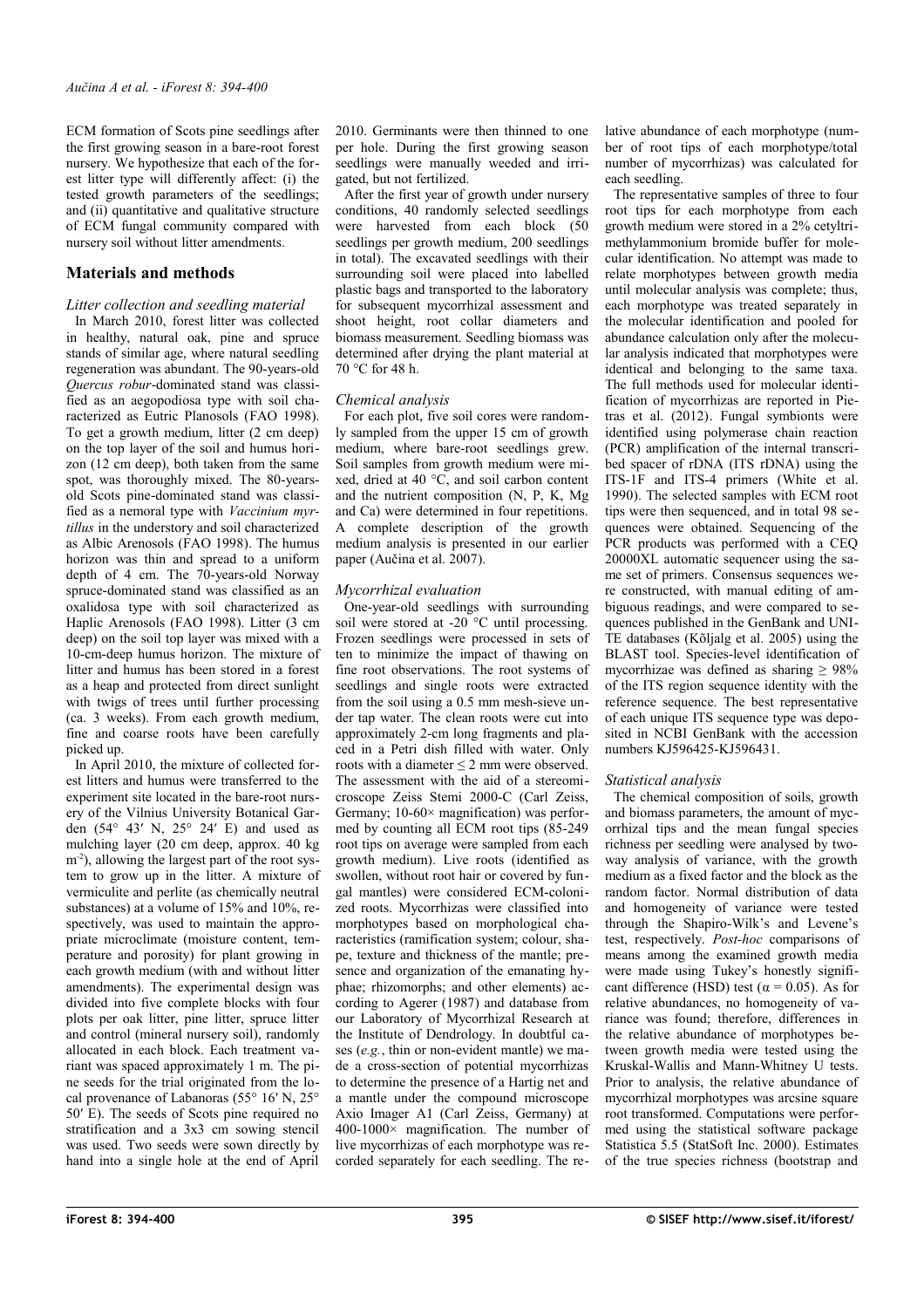Chao 2) were calculated using the EstimateS program version 8.2.0 (Colwell 2006). Shannon's diversity indices for the ECM assemblages of Scots pine seedlings were carried out using the PAST1.89 software (Hammer et al. 2001) and were based on square root transformed data.

Multiple regressions were applied to assess the relationships between nutrient composition and the pH of growth media and the total number of mycorrhizal tips, species richness of ECM fungi, and growth parameters of the seedlings. Stepwise multiple regression with backward elimination was used after screening the potential independent variables (total number of mycorrhizal tips, species richness of ECM fungi) for significant autocorrelation. Dependent variables were log-transformed to improve their linearity. The total number of mycorrhizal tips and species richness of ECM fungi were log(n+1) transformed.

#### **Results**

The nutrient content and pH of growth media after one year of seedling growth are summarized in [Tab. 1.](#page-2-0) Significant differences between forest litter types and control soil were found for all nutrient concentrations, C/N ratio and  $pH_{\text{KCI}}$  of growth media. Concentrations of nutrients and the C/N ratio were highest in spruce litter. Mean values of soil total N, NH<sub>4</sub><sup>+</sup>, NO<sub>3</sub><sup>-</sup>, K, Ca, Mg, C and the C/N ratio were intermediate in oak and pine litters, and lowest in the control soil. The concentration of soil P was intermediate in the control soil and oak litter, and lowest in pine litter. The  $pH_{\text{KCI}}$  was highest for the control soil, intermediate for pine and oak litters, and lowest for the spruce litter. The block effect was not significant (two-way ANOVA,  $P = 0.859$ ).

The statistical analysis of growth parameters revealed an overall significant differen-

<span id="page-2-1"></span>**Fig. 1** - Total number of mycorrhizal tips on Scots pine seedlings after the first growing season in a bareroot nursery with mineral soil and growth media with pine litter, oak litter and spruce litter. Each bar shows the mean for 50 replicates  $\pm$  standard error (SE). Different letters indicate significant differences between growth media (P<0.05, Tukey's test).

<span id="page-2-0"></span>**Tab. 1** - Nutrient composition and pH of growth media at harvest of *Pinus sylvestris* L. seedlings after one year of growth in a bare-root nursery with mineral soil and growth media with pine litter, oak litter and spruce litter (values are mean  $\pm$  SE, n=16). Within a row, values with different letters are significantly different after Tukey's test ( $P < 0.05$ ).

|                                 | <b>Growth medium</b>          |                               |                               |                                             |        |  |
|---------------------------------|-------------------------------|-------------------------------|-------------------------------|---------------------------------------------|--------|--|
| Parameter                       | <b>Pine litter</b>            | Oak litter                    | <b>Spruce litter</b>          | <b>Mineral</b><br>nursery soil<br>(control) | P>F    |  |
| $N_{total}$ (%)                 | $0.12 \pm 0.01$ °             | $0.22 \pm 0.01$ <sup>b</sup>  | $0.31 \pm 0.02$ <sup>a</sup>  | $0.06 \pm 0.01$ <sup>d</sup>                | 0.0001 |  |
| C(%)                            | $1.88 \pm 0.01$ °             | $3.77 \pm 0.03$ <sup>b</sup>  | $6.64 \pm 0.06$ <sup>a</sup>  | $0.70 \pm 0.02$ <sup>d</sup>                | 0.0001 |  |
| C/N                             | $16.00 \pm 0.91$ bc           | $17.50 \pm 0.57$ <sup>b</sup> | $22.30 \pm 1.23$ <sup>a</sup> | $12.40 \pm 1.41$ <sup>c</sup>               | 0.0001 |  |
| $NH_4-N$ (mg kg <sup>-1</sup> ) | $0.28 \pm 0.01$ °             | $0.86 \pm 0.01$ <sup>b</sup>  | $1.77 \pm 0.01$ <sup>a</sup>  | $0.12 \pm 0.01$ <sup>d</sup>                | 0.0001 |  |
| $N-NO_3(mg kg^{-1})$            | $0.47 \pm 0.01$ °             | $1.57 \pm 0.01$ b             | $4.12 \pm 0.03$ <sup>a</sup>  | $0.24 \pm 0.02$ <sup>d</sup>                | 0.0001 |  |
| $P$ (mg kg <sup>-1</sup> )      | $1.28 \pm 0.01$ <sup>d</sup>  | $1.79 \pm 0.02$ °             | $10.30 \pm 0.04$ <sup>a</sup> | $2.08 \pm 0.04$ <sup>b</sup>                | 0.0001 |  |
| $K$ (mg kg <sup>-1</sup> )      | $15.70 \pm 0.08$ c            | $20.00 \pm 0.13$ <sup>b</sup> | $62.40 \pm 0.37$ <sup>a</sup> | $9.88 \pm 0.07$ <sup>d</sup>                | 0.0001 |  |
| $Ca$ (mg kg <sup>-1</sup> )     | $10.70 \pm 0.05$ <sup>c</sup> | $14.70 \pm 0.08$ <sup>b</sup> | $39.30 \pm 0.17$ <sup>a</sup> | $6.62 \pm 0.08$ <sup>d</sup>                | 0.0001 |  |
| $Mg$ (mg kg <sup>-1</sup> )     | $4.31 \pm 0.05$ °             | $5.69 \pm 0.05^{\mathrm{b}}$  | $15.90 \pm 0.08$ <sup>a</sup> | $2.73 \pm 0.03$ <sup>d</sup>                | 0.0001 |  |
| $pH_{\text{KCI}}$               | $4.81 \pm 0.04$ <sup>b</sup>  | $4.65 \pm 0.04$ °             | $3.93 \pm 0.03$ <sup>d</sup>  | $5.66 \pm 0.01$ <sup>a</sup>                | 0.0001 |  |

<span id="page-2-2"></span>**Tab. 2** - Growth parameters of *Pinus sylvestris* L. seedlings after the first growing season in a nursery with mineral soil and growth media with pine litter, oak litter and spruce litter (values are mean  $\pm$  SE, n=50). Within a row, values with different letters are significantly different after Tukey's test ( $P < 0.05$ ).

|                                        | <b>Growth medium</b>         |                              |                                                         |                                             |       |  |
|----------------------------------------|------------------------------|------------------------------|---------------------------------------------------------|---------------------------------------------|-------|--|
| <b>Parameter</b>                       | <b>Pine litter</b>           | Oak litter                   | <b>Spruce litter</b>                                    | <b>Mineral</b><br>nursery soil<br>(control) | P>F   |  |
| Seedling height<br>(cm)                | $9.00 \pm 0.39$ <sup>a</sup> | $7.90 \pm 0.46$ <sup>a</sup> | $8.50 \pm 0.36$ <sup>a</sup>                            | $5.10 \pm 0.30^{\mathrm{b}}$ 0.0001         |       |  |
| Root collar diameter<br>(mm)           | $1.70 \pm 0.04$ <sup>a</sup> | $1.60 \pm 0.07$ <sup>a</sup> | $1.60 \pm 0.05$ <sup>a</sup>                            | $1.40 \pm 0.06^{\mathrm{b}}$ 0.0001         |       |  |
| Stem dry weight<br>(g)                 | $0.09 \pm 0.01$ <sup>a</sup> |                              | $0.07 \pm 0.01$ ab $0.08 \pm 0.01$ ab $0.04 \pm 0.00$ b |                                             | 0.001 |  |
| Needles dry weight<br>(g)              | $0.29 \pm 0.04$ <sup>a</sup> | $0.17 \pm 0.03$ <sup>b</sup> | $0.16 \pm 0.02$ <sup>b</sup>                            | $0.09 \pm 0.01^{b}$ 0.0001                  |       |  |
| Roots dry weight<br>(g)                | $0.17 \pm 0.03$ <sup>a</sup> | $0.10 \pm 0.02$ <sup>b</sup> | $0.10 \pm 0.01$ <sup>b</sup>                            | $0.06 \pm 0.00^{b}$ 0.0001                  |       |  |
| Total seedling dry<br>weight $(g)$     | $0.55 \pm 0.07$ <sup>a</sup> | $0.33 \pm 0.05$ <sup>b</sup> | $0.32 \pm 0.03$ <sup>b</sup>                            | $0.18 \pm 0.02^{b}$ 0.0001                  |       |  |
| Ratio of above-/<br>belowground weight | $2.30 \pm 0.09$              | $2.40 \pm 0.16$              | $2.30 \pm 0.15$                                         | $2.20 \pm 0.10$                             | 0.723 |  |

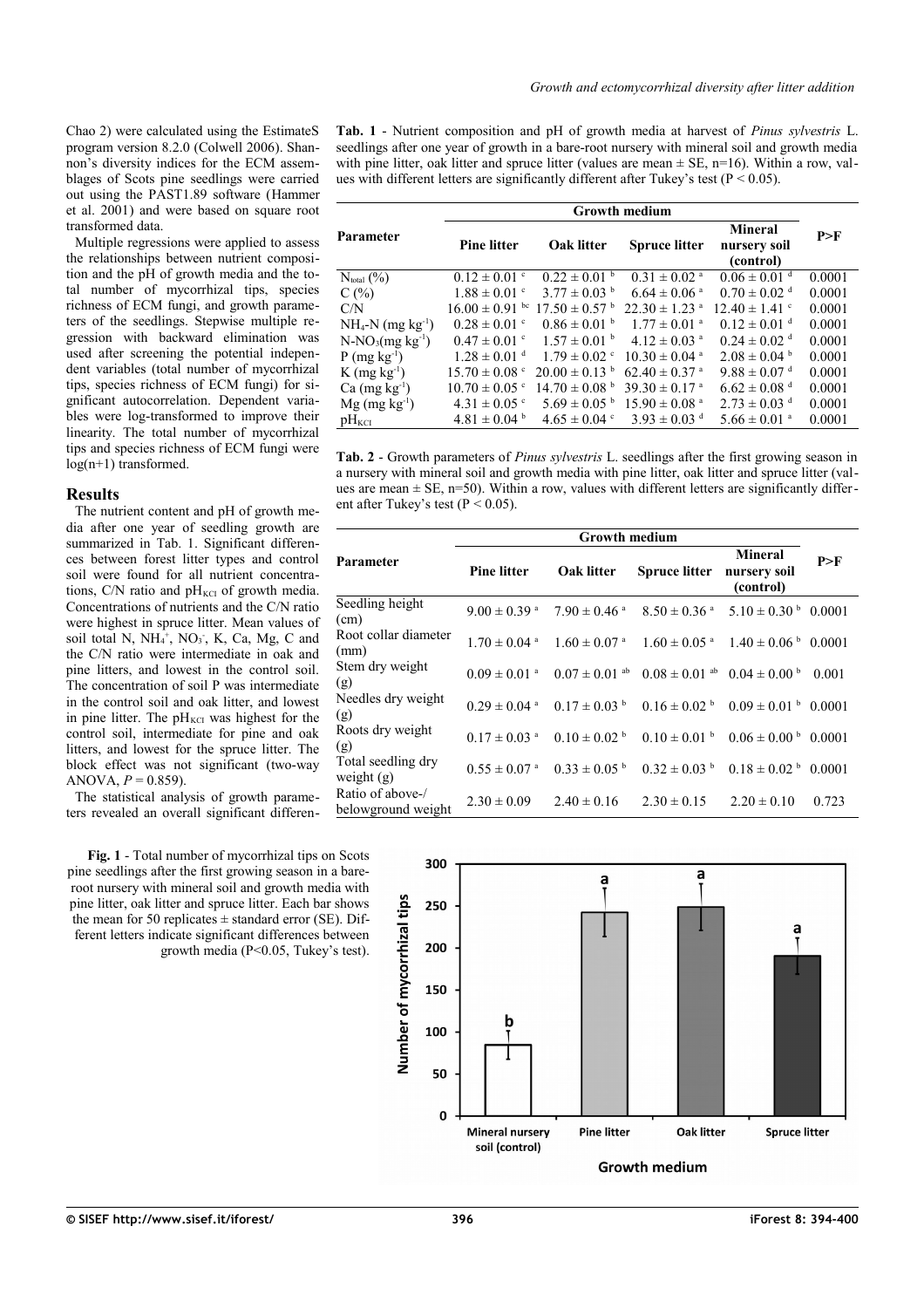<span id="page-3-0"></span>**Tab. 3** - Molecular identification, relative abundance, observed total and mean species richness (± SE), and estimated species richness of ECM fungi on the roots of *Pinus sylvestris* L. seedlings after one year of growth in a bare-root nursery with mineral soil and growth media with pine litter, oak litter and spruce litter (values are mean  $\pm$  SE, n=50). Within a row, values with different letters are significantly different (P<0.05; Mann-Whitney U test for relative abundance and Tukey's test for mean species richness per seedling and Shannon diversity index).

|                    |                                    |          |                                               |                           | Relative abundance $(\% )$ - Growth medium |                              |                              |                                             |
|--------------------|------------------------------------|----------|-----------------------------------------------|---------------------------|--------------------------------------------|------------------------------|------------------------------|---------------------------------------------|
| Group              |                                    |          | <b>Identification</b> Accession Closest match | <b>Identity</b><br>$(\%)$ | Pine<br>litter                             | Oak<br>litter                | <b>Spruce</b><br>litter      | <b>Mineral</b><br>nursery soil<br>(control) |
| Asco-<br>mycota    | Wilcoxina<br>mikolae               | KJ596425 | Wilcoxina mikolae<br>(JQ310818)               | 99                        | $84.8 \pm 3.6$                             | $87.1 \pm 3.2$               | $89.1 \pm 2.9$               | $96.3 \pm 3.7$                              |
|                    | Meliniomyces<br>bicolor            | KJ596426 | Meliniomyces bicolor<br>(HM190124)            | 98                        | $8.5 \pm 2.4$                              | $8.8 \pm 2.4$                | $5.9 \pm 2.6$                | $\overline{a}$                              |
|                    | Cenococcum<br>geophilum            | KJ596427 | Cenococcum geophilum<br>(HM189727)            | 99                        | $1.9 \pm 0.6$                              | $0.9 \pm 0.7$                | $2.2 \pm 0.8$                | $\overline{\phantom{0}}$                    |
|                    | Ascomycetes                        | KJ596428 | unidentified Ascomycetes<br>(N172989)         | 89                        | $1.7 \pm 1.2$                              | $0.5 \pm 0.5$                | $1.2 \pm 1.0$                | $\overline{\phantom{0}}$                    |
| Basidio-<br>mycota | Atheliaceae                        | KJ596429 | Amphinema sp.<br>( JN943925)                  | 91                        | $0.5 \pm 0.6$                              | $2.4 \pm 1.8$                |                              | $3.7 \pm 3.7$                               |
|                    | <b>Suillus</b><br>luteus           | KJ596430 | Suillus luteus<br>(UDB000930)                 | 98                        | $2.4 \pm 1.7$                              | $0.3 \pm 0.2$                | $0.2 \pm 0.2$                | $\overline{\phantom{0}}$                    |
|                    | Laccaria<br>laccata                | KJ596431 | Laccaria laccata<br>(UDB000106)               | 98                        | $0.1 \pm 0.1$                              | $0.1 \pm 0.1$                | $1.5 \pm 0.8$                | $\overline{a}$                              |
| <b>Statistics</b>  | Observed species richness          |          |                                               |                           | 7                                          | 7                            | 6                            | 2                                           |
|                    | Mean species richness per seedling |          |                                               |                           | $2.9 \pm 0.4$ <sup>a</sup>                 | $2.8 \pm 0.4$ <sup>a</sup>   | $3.0 \pm 0.3$ <sup>a</sup>   | $1.1 \pm 0.1^{\circ}$                       |
|                    | Chao 2                             |          |                                               | $\overline{\phantom{a}}$  | 8                                          | 7.67                         | 6.5                          | 2                                           |
|                    | <b>Bootstrap</b>                   |          |                                               | $\overline{\phantom{a}}$  | 7.91                                       | 8.02                         | 6.46                         | 2.35                                        |
|                    | Shannon diversity index (H')       |          |                                               |                           | $0.47 \pm 0.10$ <sup>a</sup>               | $0.39 \pm 0.09$ <sup>a</sup> | $0.37 \pm 0.07$ <sup>a</sup> | $0.07 \pm 0.07$ b                           |

ces among growth media (two-way ANOVA,  $F=6.477$ ,  $P=0.0001$ ), with the block having no significant influence (two-way ANOVA, F=0.388, *P*=0.819 - [Tab. 2\)](#page-2-2). The height and root-collar diameter of the seedlings from all litter types were significantly higher than seedlings from the control mineral soil. Only pine litter significantly increased standing biomass of seedlings (dry weight of total seedling, stem and needles; *post-hoc* Tukey's HSD test - [Tab. 2\)](#page-2-2).

In all growth media, the rate of mycorrhizal colonization of Scots pine seedlings was high and neared 100%. The total number of mycorrhizal tips was significantly higher (two-way ANOVA,  $P=0.0003$ ) for the litter

variants than for the control [\(Fig. 1\)](#page-2-1). The block effect was not significant (two-way ANOVA, *P*=0.713). On seedlings from all growth media, seven ECM fungal taxa (*Wilcoxina mikolae, Suillus luteus, Cenococcum geophilum, Meliniomyces bicolor, Laccaria laccata*, unidentified *Atheliaceae*, unidentified *Ascomycetes*) have been found: two taxa in the control mineral soil, seven in the pine and oak litter types and six in spruce litter type [\(Tab. 3\)](#page-3-0). The mean fungal species richness per seedling ranged from 1.1 to 3.0, with significant differences among the litter types and the control soil (two-way ANO-VA, *P*=0.001). The block effect was not significant (two-way ANOVA, *P*=0.534). According to the bootstrap species richness estimates, seedlings from oak litter type were estimated to be the most rich in ECM fungi (8.02 taxa), with control seedlings showing the lowest species richness estimates (2.35 taxa - [Tab. 3\)](#page-3-0).

*W. mikolae* was the most common taxon and dominated ECM communities on pine seedlings from all growth media. The mycorrhizas formed by *M. bicolor, C. geophilum*, unidentified *Ascomycetes, S. luteus* and *L. laccata* were present on pine seedlings grown in all forest litter types. Mycorrhizas formed by *Atheliaceae* sp. were detected on seedlings from the control soil and oak and pine litters. No significant differences in ECM abundance between the growth media were found [\(Tab. 3\)](#page-3-0). The Shannon's diversity indices for the ECM assemblages of Scots pine seedlings ranged from 0.07 to 0.47 and revealed significant differences between litter types and the control soil.

With regard to seedling height, results from the stepwise multiple regression analysis indicated significant components of beta for the total number of mycorrhizal tips and species richness of ECM fungi. The rest of the tested growth parameters (root collar diameter and stem, needles and roots dry weight) showed significant positive interactions with total number of mycorrhizal tips, but not with species richness of ECM fungi. When carbon, mineral content and pH of growing medium were entered into the stepwise multiple regression model, total nitrogen content explained a significant amount of variation

<span id="page-3-1"></span>**Tab. 4** - Results from the stepwise multiple regression analysis between the total number of mycorrhizal tips, species richness of ECM fungi, nutrient composition and the pH of growth media and growth parameters of *Pinus sylvestris* L. seedlings.

| Growth parameter, nutrient | Total number of<br>mycorrhizal tips |       |         | <b>Species richness</b><br>of ECM fungi |  |
|----------------------------|-------------------------------------|-------|---------|-----------------------------------------|--|
|                            | ß                                   | P     | ß       | P                                       |  |
| Seedling height            | 0.43                                | 0.005 | 0.33    | 0.025                                   |  |
| Root collar diameter       | 0.42                                | 0.016 | 0.11    | 0.508                                   |  |
| Stem dry weight            | 0.46                                | 0.009 | 0.01    | 0.969                                   |  |
| Needles dry weight         | 0.46                                | 0.009 | 0.01    | 0.943                                   |  |
| Roots dry weight           | 0.47                                | 0.008 | $-0.02$ | 0.912                                   |  |
| C                          | 0.28                                | 0.051 | 0.49    | 0.001                                   |  |
| $N_{total}$                | 0.31                                | 0.044 | 0.41    | 0.009                                   |  |
| P                          | $-0.14$                             | 0.469 | 0.26    | 0.172                                   |  |
| K                          | 0.12                                | 0.480 | 0.45    | 0.010                                   |  |
| Ca                         | 0.14                                | 0.399 | 0.46    | 0.006                                   |  |
| Mg                         | 0.12                                | 0.448 | 0.46    | 0.006                                   |  |
| $pH_{\text{KCI}}$          | $-0.23$                             | 0.125 | $-0.49$ | 0.002                                   |  |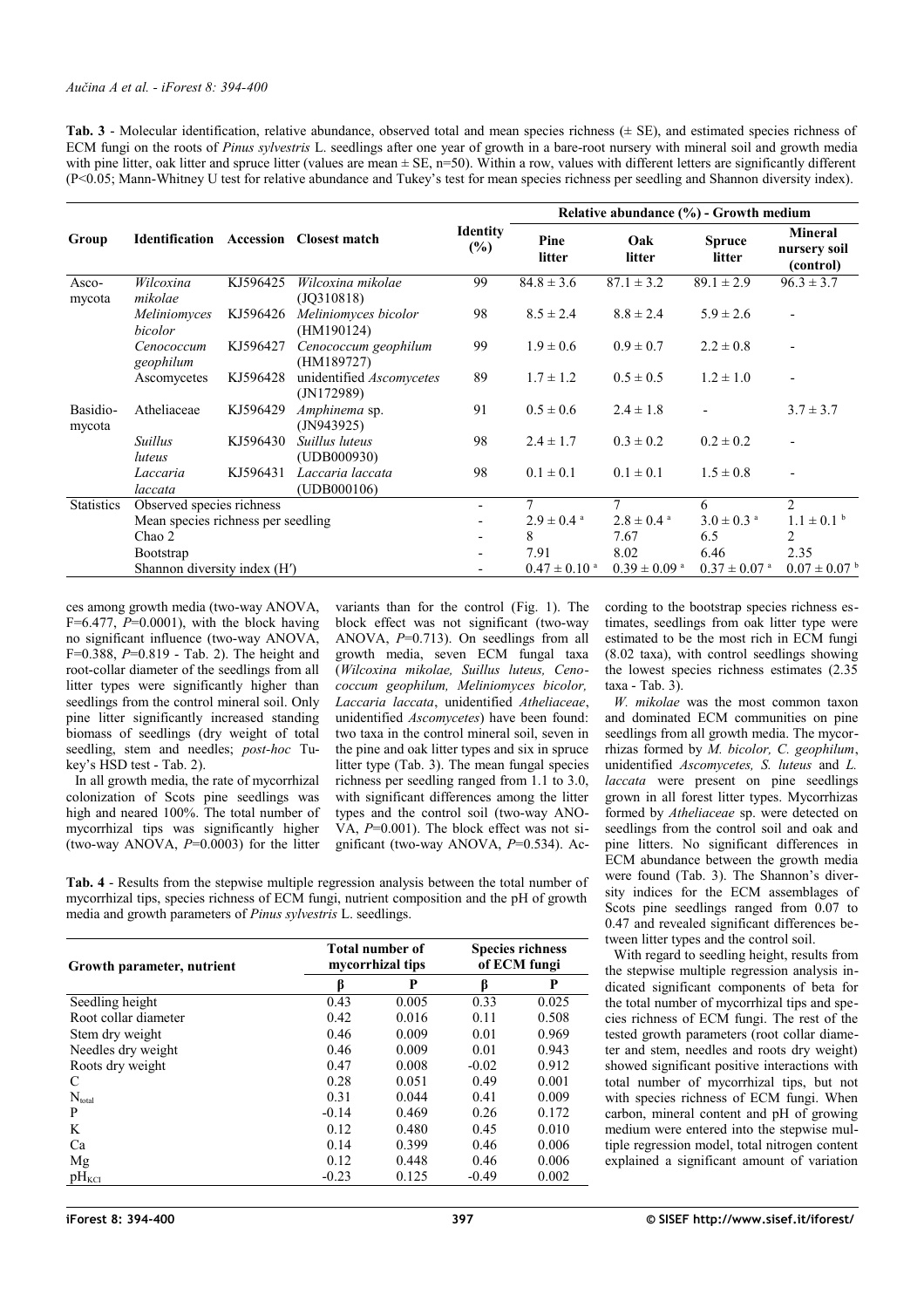both in the total number of mycorrhizal root tips and the ECM species richness. Carbon, nitrogen, potassium, calcium and magnesium had a positive impact on species richness of ECM fungi. Moreover, pH of the growth medium showed significant negative interactions with the species richness of ECM fungi [\(Tab. 4\)](#page-3-1).

### **Discussion and conclusions**

Bare-root forest nurseries can be considered as a simplified ecosystem with a disturbed cycle of organic matter. Long-term use of nursery soil and organic matter reduction may have important implications for the physical, biological and chemical properties of the nursery soil (Gorzelak 1998) and thus negatively result in growth responses of the seedlings. Therefore, mulching the nursery seedbeds with forest litter may be an attractive way of supplementing nursery soil with organic matter. The results of the present investigation provide evidence that forest litter amendment can significantly influence some growth parameters and ECM formation of Scots pine seedlings even after a single growing season in a bare-root forest nursery. Improved heights and stem diameters of the seedlings from all litter types in respect to the control trees [\(Tab. 2\)](#page-2-2) supported our first hypothesis and was consistent with data reported by Bakuzis (1952), suggesting that tree species seedlings rapidly develop a large root system and undergo a great height increment in undecomposed or partly decomposed forest litter. Forest floor as an appropriate rooting medium for planted tree seedlings has also been noted by other authors (Balisky et al. 1995, Hallsby 1995, McMinn 1982, Sutton 1993). Also in our previous study performed on two-years-old Scots pine seedlings, height and survival of seedlings were considerably improved by natural pine and oak litter cover on the surface of the nursery bed soil (Aučina et al. 2007). Although the foliar nutrient composition of the pine seedlings in our study was not examined, we presumed that the enhanced seedling growth and higher biomass parameters (in pine litter only) might be (at least partly) related to the nutritional effect of the tested forest litters. Forest litter with the organic horizon is an important reservoir of organic matter and mineral nutrients, especially nitrogen (Jurgensen et al. 1997). Different litter types and the environmental conditions in the litter layer affect the decomposition rate and the microbial activity of litter, and thus regulate the rate of nutrient release from the organic matter (Facelli & Pickett 1991, Scott & Binkley 1997, Conn & Dighton 2000). Consequently different litter types may selectively promote seedling growth responses (Brearley et al. 2003), as found in our experiment. Moreover, each forest litter type (pine, oak and spruce) increased the total number of

mycorrhizal tips and ECM fungal diversity. The uptake of nutrients from decomposing litter by ECM fungi associated with seedling roots could further promotes seedling growth (Brearley et al. 2003). The presence of a high number of mycorrhizal tips and higher ECM fungal diversity in litter variants facilitate the access to an organic nutrient source and improve the seedling development, since mycorrhizal fungi often produce extracellular enzymes (Leake & Read 1997) capable of releasing nutrients from organic matter that are normally unavailable to plants. Baxter & Dighton (2005) found a positive influence of increased species richness of ECM fungi on the growth and nutrient uptake of *Pinus rigida* seedlings after one growing season in field soils.

In the observed mycorrhizal communities, we distinguish seven ECM fungal taxa by morphotyping of 38 320 seedling root tips and sequencing of 98 mycorrhizas. Based on our sampling effort, the estimated numbers of species reach higher values by selected estimators for seedlings grown in litter variants than in the control soil. These values indicate that our estimated sampling completeness (percent of observed species) constitutes approximately 87% of estimated species richness. Similar sampling completeness is noted in many other studies as reported by Dickie (2007). All examined mycorrhizas are ubiquitous and the identity of EM fungi composing these morphotypes was established by molecular methods in bare-root forest nurseries in a previous study (Rudawska et al. 2001, Iwanski et al. 2006, Aučina et al. 2007, Leski et al. 2010). Our results indicate that the widespread *W. mikolae* mycorrhizae at the initial stages of seedling growth is better adapted to nursery conditions than other ECM fungal taxa, such as *M. bicolor, C. geophilum, Atheliaceae* sp., *S. luteus, L. laccata*, and unidentified *Ascomycetes*. This is consistent with numerous studies suggesting that E-strain fungi are the most common symbionts not only in conifer nurseries and degraded sites, but also in northern boreal forests (Danielson et al. 1983, Mikola 1988, Rudawska et al. 2006, Leski et al. 2010).

Contrary to second hypothesis, different litter types used in our experiment did not differentiated neither species composition nor relative abundance of ECM fungi. In previous experiments with seedlings from different pine species, an effect of different forest litter amendment was rather observed on the relative proportions of mycorrhizal symbionts than on their species composition (Conn & Dighton 2000, Jonsson et al. 2006, Aučina et al. 2007). Such results suggest that the forest litter has not been a source of inoculum for the identified fungal species, as root systems of pine seedlings from all litter types were colonized by a few nursery-adapted ECM fungi (Rudawska et al. 2001, Iwanski et al. 2006, Aučina et al. 2007, Leski et al. 2010), probably originating from a natural air-borne inoculum. Our data rather indicate that forest litter considerably improves environmental conditions for development of ECM fungi previously present in the nursery soil. We presume that forest litter amendment has constituted better microclimatic conditions for the maintenance of a high number of mycorrhizal tips and ECM fungal diversity in litter growth media than in the control without any supplement.

We conclude that the use of forest litter as a mulch improves the growth parameters and performance of ECM formation on Scots pine seedlings after the first growing season in a bare-root forest nursery. Therefore, any of the forest litter types used in our studies may be able to promote planting stock quality on a small scale in the nursery phase. It is likely that seedlings may benefit from litter growth media for their successful outplanting from nursery to dry field sites. Drought resistance of many ECM fungi is obviously of advantage for nursery seedlings following outplanting (Shi et al. 2002). Further experiments are in progress to examine growth performance and survival of such seedlings in the field.

### **Acknowledgements**

We are grateful to Halina Narozna and Maria Wójkiewicz (Institute of Dendrology, Polish Academy of Sciences) for technical assistance. This research was funded by the EU Commission and Government of the Republic of Lithuania (Project No 1PM-PV-09-1-001461).

### **References**

- Agerer R (1987). Colour atlas of ectomycorrhizae. Einhorn-Verlag Eduard Dietenberger, Munich, Germany.
- Amaranthus MP, Perry DA (1987). Effect of soil transfer on ectomycorrhiza formation and the survival and growth of conifer seedlings on old, nonreforested clear-cuts. Canadian Journal of Forest Research 17: 944-950. - doi: [10.1139/x](http://dx.doi.org/10.1139/x87-147) [87-147](http://dx.doi.org/10.1139/x87-147)
- Aučina A, Rudawska M, Leski T, Skridaila A, Riepšas E, Iwanski M (2007). Growth and mycorrhizal community structure of Pinus sylvestris seedlings following the addition of forest litter. Applied and Environmental Microbiology 73: 4867-4873. - doi: [10.1128/AEM.00584-07](http://dx.doi.org/10.1128/AEM.00584-07)
- Bakuzis E (1952). A new idea in seed beds. Tree Planters' Notes, Issue 11, pp. 2.
- Balisky AC, Salonius P, Walli C, Brinkman D (1995). Seedling roots and forest floor: misplaced and neglected aspects of British Columbia's reforestation effort? Forestry Chronicle 71: 59- 65. - doi: [10.5558/tfc71059-1](http://dx.doi.org/10.5558/tfc71059-1)
- Barzdajn W (2009). Seedlings for reforestation. In: "Forest Nursery from A to Z" (Wesoly W, Hauke M eds). CILP, Warsaw, Poland, pp. 321- 368. [in Polish]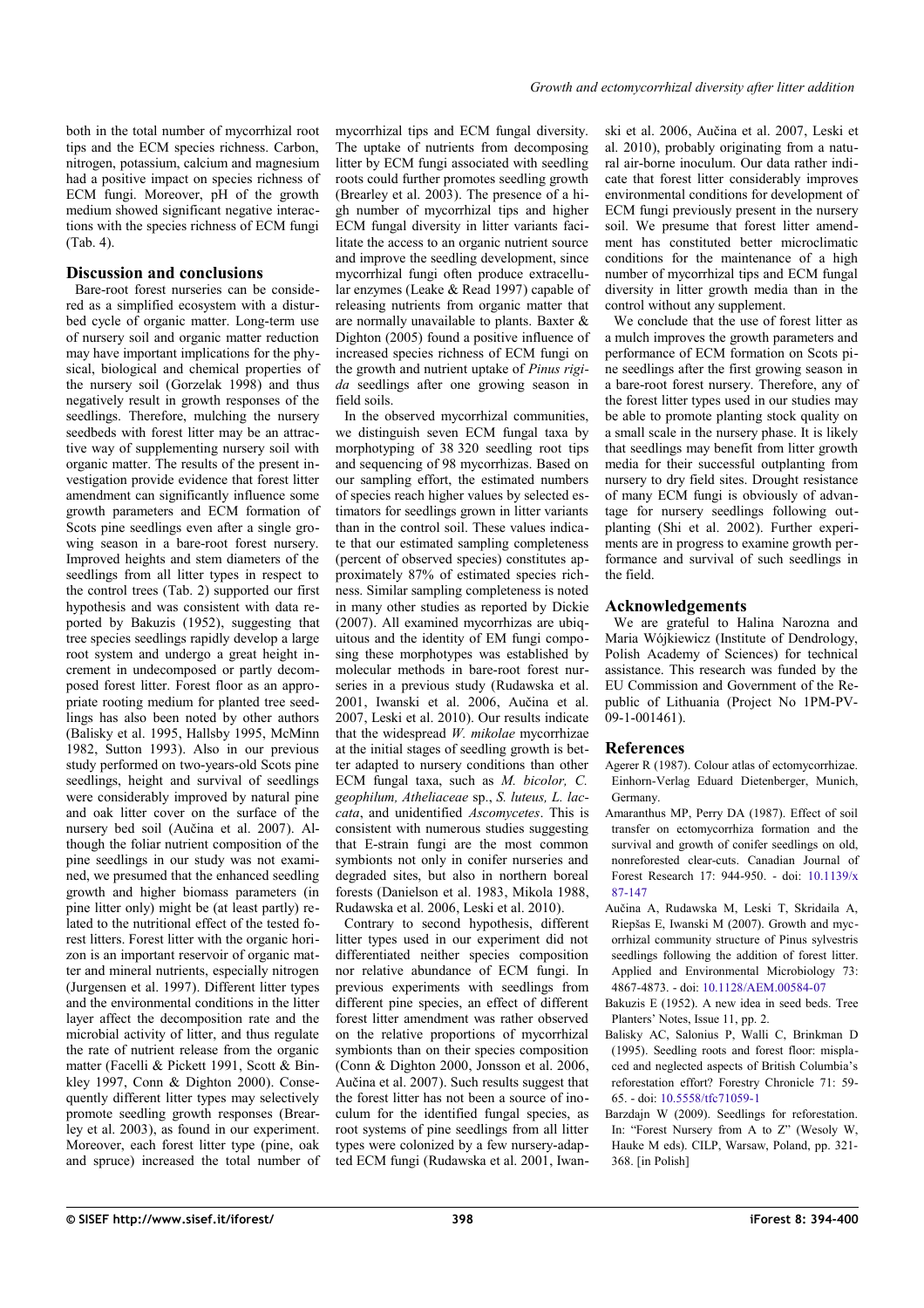- Baxter JW, Dighton J (2005). Diversity-functioning relationships in ectomycorrhizal fungal communities. In: "The Fungal Community: Its Organization and Role in the Ecosystem  $(3<sup>rd</sup>$  edn)" (Dighton J, White JF, Oudemans P eds). CRC, Boca Raton, FL, USA, pp. 383-398.
- Brearley FQ, Press MC, Scholes JD (2003). Nutrients obtained from leaf litter can improve the growth of dipterocarp seedlings. New Phytologist 160: 101-110. - doi: [10.1046/j.1469-8137.](http://dx.doi.org/10.1046/j.1469-8137.2003.00851.x) [2003.00851.x](http://dx.doi.org/10.1046/j.1469-8137.2003.00851.x)
- Colwell RK (2006). EstimateS: statistical estimation of species richness and shared species from samples. Version 8.2.0 user's guide and application persistent. Web site. [online] URL: [http://](http://www.purl.oclc.org/estimates) [www.purl.oclc.org/estimates](http://www.purl.oclc.org/estimates)
- Conn C, Dighton J (2000). Litter quality influences on decomposition, ectomycorrhizal community structure and mycorrhizal root surface acid phosphatase activity. Soil Biology and Biochemistry 32: 489-496. - doi: [10.1016/S0038-0717](http://dx.doi.org/10.1016/S0038-0717(99)00178-9) [\(99\)00178-9](http://dx.doi.org/10.1016/S0038-0717(99)00178-9)
- Cullings KW, New MH, Makhija S, Parker VT (2003). Effects of litter addition on ectomycorrhizal associates of a lodgepole pine (*Pinus contorta*) stand in Yellowstone National Park. Applied and Environmental Microbiology 69: 3772- 3776. - doi: [10.1128/AEM.69.7.3772-3776.2003](http://dx.doi.org/10.1128/AEM.69.7.3772-3776.2003)
- Danielson RM, Visser S, Parkinson D (1983). Microbial activity and mycorrhizal potential of four overburden types used in the reclamation of extracted oil sands. Canadian Journal of Soil Science 63: 363-375. - doi: [10.4141/cjss83-035](http://dx.doi.org/10.4141/cjss83-035)
- Danusevičius J (2000). Pušies selekcija Lietuvoje [Breeding of pines in Lithuania]. Lutute, Kaunas, Lithuania, pp. 352. [in Lithuanian with English summary]
- Dickie IA (2007). Host preference, niches and fungal diversity. New Phytologist 174: 230-233. - doi: [10.1111/j.1469-8137.2007.02055.x](http://dx.doi.org/10.1111/j.1469-8137.2007.02055.x)
- Dunabeitia M, Rodriguez N, Salcedo I, Sarrionandia E (2004). Field mycorrhization and its influence on the establishment and development of seedlings in a broadleaf plantation in the Basque Country. Forest Ecology and Management 195: 129-139. - doi: [10.1016/j.foreco.2004.02.038](http://dx.doi.org/10.1016/j.foreco.2004.02.038)
- Facelli JM, Pickett STA (1991). Plant litter: its dynamics and effects on plant community structure. The Botanical Review 57: 1-32. - doi: [10.1007/BF02858763](http://dx.doi.org/10.1007/BF02858763)
- FAO (1998). World reference base for soil resources. International Soil Reference and Information Centre, Food and Agriculture Organization, United Nations, Rome, Italy, pp. 88.
- Franklin O, Hogberg P, Ekblad A, Ågren GI (2003). Pine forest floor carbon accumulation in response to N and PK additions: bomb C-14 modelling and respiration studies. Ecosystems 6: 644-658. - doi: [10.1007/s10021-002-0149-x](http://dx.doi.org/10.1007/s10021-002-0149-x)
- Giardina CP, Ryan MG, Hubbard RM, Binkley D (2001). Tree species and soil textural controls on carbon and nitrogen mineralization rates. Soil Science Society of America Journal 65: 1272- 1279. - doi: [10.2136/sssaj2001.6541272x](http://dx.doi.org/10.2136/sssaj2001.6541272x)
- Gorzelak A (1998). Wybrane zagadnienia szkólkarstwa lesnego. [Selected aspects in the forest

nursery practice]. Sylwan 2: 5-7. [in Polish with English summary]

- Hallsby G (1995). Field performance of outplanted Norway spruce: effects of organic matter amendments and site preparation. Canadian Journal of Forest Research 25: 1356-1367.i - doi: [10.1139/x95-148](http://dx.doi.org/10.1139/x95-148)
- Hammer O, Harper DAT, Ryan PD (2001). PAST: paleontological statistics software package for education and data analysis. Palaeontologia Electronica 4: 9.
- Hutt PA (1956). The Dunemann nursery system. Quarterly Journal of Forestry 50: 155-156.
- Iwanski M, Rudawska M, Leski T (2006). Mycorrhizal associations of nursery grown Scots pine (*Pinus sylvestris* L.) seedlings in Poland. Annals of Forest Science 63: 715-723. - doi: [10.1051/](http://dx.doi.org/10.1051/forest:2006052) [forest:2006052](http://dx.doi.org/10.1051/forest:2006052)
- Jonsson LM, Dighton J, Lussenhop J, Koide RT (2006). The effect of mixing ground leaf litters to soil on the development of pitch pine ectomycorrhizal and soil arthropod communities in natural soil microcosm systems. Soil Biology and Biochemistry 38: 134-144. - doi: [10.1016/j.soilbio.](http://dx.doi.org/10.1016/j.soilbio.2005.04.027) [2005.04.027](http://dx.doi.org/10.1016/j.soilbio.2005.04.027)
- Jurgensen MF, Harvey AE, Graham RT, Page-Dumroese DS, Tonn JR, Larsen MJ, Jain TB (1997). Impacts of timber harvesting on soil organic matter, nitrogen, productivity, and health of inland Northwest forests. Forest Science 43: 234-251.
- Khasa PD, Sigler L, Chakravarty P, Dancik BP, Erickson L, McCurdy D (2001). Effect of fertilization on growth and ectomycorrhizal development of container-grown and bare-root nursery conifer seedlings. New Forests 22: 179-197. doi: [10.1023/A:1015674921878](http://dx.doi.org/10.1023/A:1015674921878)
- Kõljalg U, Larsson KH, Abarenkov K, Nilsson RH, Alexander IJ, Eberhardt U, Erland S, Hoiland K, Kjøller R, Larsson E, Pennanen T, Sen R, Taylor AF, Tedersoo L, Vrålstad T (2005). UNITE: a database providing web-based methods for the molecular identification of ectomycorrhizal fungi. New Phytologist 166: 1063-1068. - doi: [10.1111/j.1469-8137.2005.01376.x](http://dx.doi.org/10.1111/j.1469-8137.2005.01376.x)
- Kropp BR, Langlois C-G (1990). Ectomycorrhizae in reforestation. Canadian Journal of Forest Research 20: 438-451. - doi: [10.1139/x90-061](http://dx.doi.org/10.1139/x90-061)
- Leake JR, Read DJ (1997). Mycorrhizal fungi in terrestrial habitats. In: "The Mycota - IV Environmental and Microbial Relationships" (Wicklow DT, Soderstrom B eds). Springer-Verlag, Berlin, Germany, pp. 281-301.
- Leski T, Aučina A, Skridaila A, Pietras M, Riepšas E, Rudawska M (2010). Ectomycorrhizal community structure of different genotypes of Scots pine under forest nursery conditions. Mycorrhiza 20: 473-481. - doi: [10.1007/s00572-](http://dx.doi.org/10.1007/s00572-010-0298-2) [010-0298-2](http://dx.doi.org/10.1007/s00572-010-0298-2)
- Lithuanian State Forest Management Institute (2001). Lithuanian statistical yearbook of forestry. Lithuanian State Forest Management Institute, Kaunas, Lithuania, pp. 48.
- Lithuanian State Forest Survey Service (2003). Lithuanian statistical yearbook of forestry. Kaunas, Lithuania, pp. 112.

López-Barrera F, González-Espinosa M (2001). Influence of litter on emergence and early growth of Quercus rugosa: a laboratory study. New Forests 21: 59-70. - doi: [10.1023/A:10106234](http://dx.doi.org/10.1023/A:1010623403834) [03834](http://dx.doi.org/10.1023/A:1010623403834)

- Lukac M, Godbold DL (2011). Soil ecology in northern forests: a belowground view of a changing world. Cambridge University Press, Cambridge, UK, pp. 268.
- McMinn RG (1982). Ecology of site preparation to improve performance of planted white spruce in northern latitudes. In: Proceedings of the "3rd International Workshop: Forest regeneration at high latitudes: experiences from northern British Columbia" (Murray M ed). Prince George (British Columbia, Canada) 29 Aug - 1 Sep 1981. Misc. Rept. No. 82-1, School of Agriculture and Land Resource Management, University of Alaska and USDA Forest Service, Pacific Northwest Forest and Range Experiment Station, Portland, OR, USA, pp. 25-32.99.
- Mikola P (1988). Ectendomycorrhiza of conifers. Silva Fennica 22: 19-27. - doi: [10.14214/sf.a154](http://dx.doi.org/10.14214/sf.a15496) [96](http://dx.doi.org/10.14214/sf.a15496)
- Pera J, Alvarez IF, Rincon A, Parlade J (1999). Field performance in northern Spain of Douglasfir seedlings inoculated with ectomycorrhizal fungi. Mycorrhiza 9: 77-84. - doi: [10.1007/](http://dx.doi.org/10.1007/s005720050003) [s005720050003](http://dx.doi.org/10.1007/s005720050003)
- Pietras M, Rudawska M, Leski T, Karlinski L (2012). Diversity of ectomycorrhizal fungus assemblages on nursery grown European beech seedlings. Annals of Forest Science 70: 115-121. - doi: [10.1007/s13595-012-0243-y](http://dx.doi.org/10.1007/s13595-012-0243-y)
- Richardson DM (1998). Ecology and biogeography of *Pinus*. Cambridge University Press, Cambridge, UK, pp. 548.
- Rose R, Haase DL, Boyer D (1995). Organic matter management in forest nurseries: theory and practice. Nursery Technology Cooperative, Oregon State University, Corvallis, OR, USA, pp. 65.
- Rudawska M, Leski T, Gornowicz R (2001). Mycorrhizal status of *Pinus sylvestris* L. nursery stock in Poland as influenced by nitrogen fertilization. Dendrobiology 46: 49-58.
- Rudawska M, Leski T, Trocha LK, Gornowicz R (2006). Ectomycorrhizal status of Norway spruce seedlings from bare-root forest nurseries. Forest Ecology and Management 236: 375-384. - doi: [10.1016/j.foreco.2006.09.066](http://dx.doi.org/10.1016/j.foreco.2006.09.066)
- Scott NA, Binkley D (1997). Foliage litter quality and annual net N mineralization: comparison across North American forest sites. Oecologia 111: 151-159. - doi: [10.1007/s004420050219](http://dx.doi.org/10.1007/s004420050219)
- Shi L, Guttenberger M, Kottke I, Hampp R (2002). The effect of drought on mycorrhizas of beech (*Fagus sylvatica* L.): changes in community structure, and the content of carbohydrates and nitrogen storage bodies of the fungi. Mycorrhiza 12: 303-311. - doi: [10.1007/s00572-002-](http://dx.doi.org/10.1007/s00572-002-0197-2) [0197-2](http://dx.doi.org/10.1007/s00572-002-0197-2)
- Smith SE, Read D (2008). Mycorrhizal symbiosis (3rd edn). Academic Press, London, UK, pp. 768. StatSoft Inc. (2000). STATISTICA for Windows (Computer Program Manual). StatSoft, Tulsa,